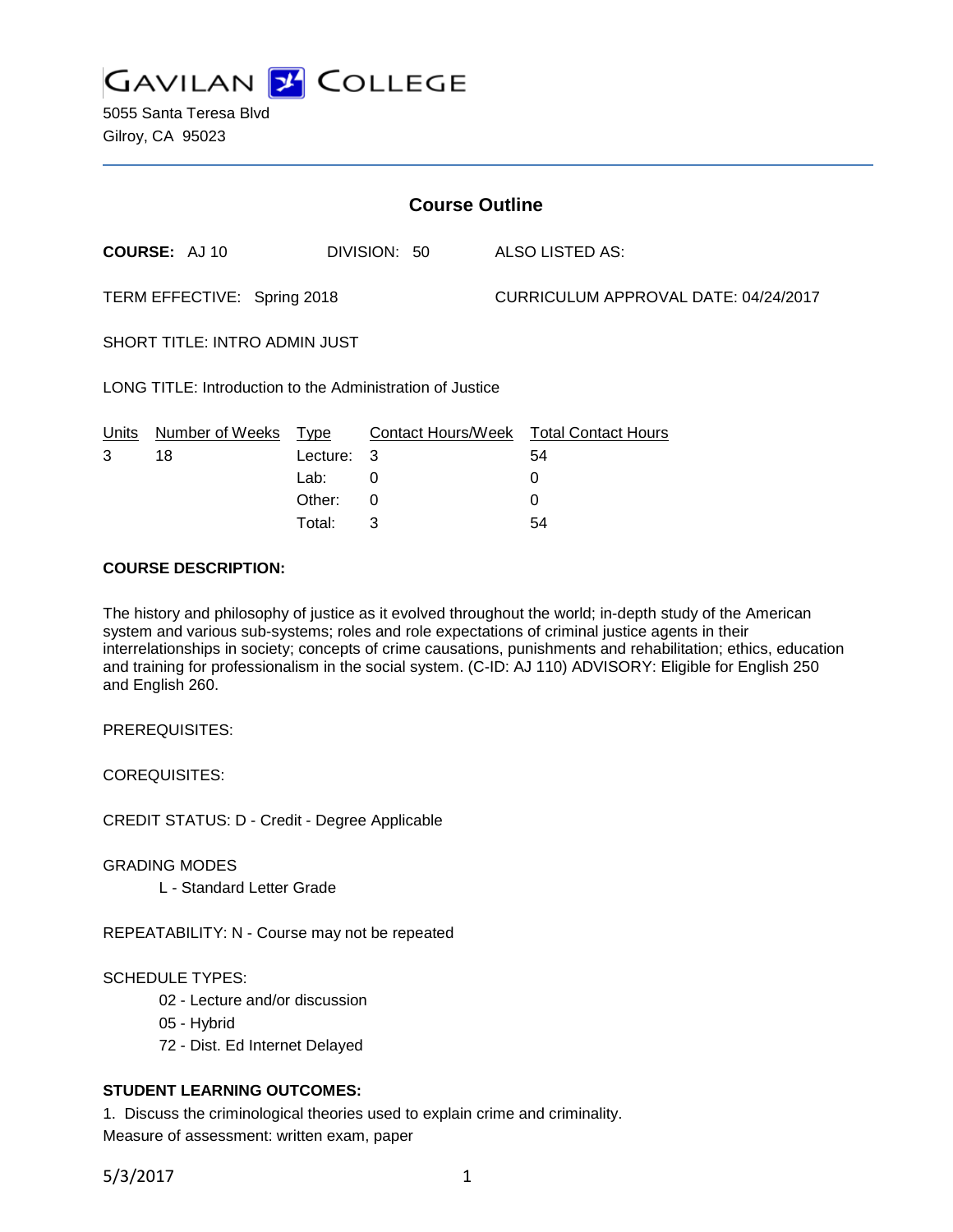Year assessed, or planned year of assessment: 2017

Semester: Fall

2. Explain the methods, theories, and concepts associated with the sources of crime data, the emerging patterns of criminal activity, including their relationship to race and gender, and the costs of crime.

Measure of assessment: written exam, project, analysis paper

Year assessed, or planned year of assessment: 2017

Semester: Fall

3. Summarize the history, development, structure, and function of American police, courts, and corrections.

Measure of assessment: written exam, paper

Year assessed, or planned year of assessment: 2017

Semester: Fall

4. Identify and describe special issues in the criminal justice system involving juvenile delinquency, drugs, and future trends.

Measure of assessment: written exam, case study, paper

Year assessed, or planned year of assessment: 2017

Semester: Fall

5. Explain how multiculturalism and diversity present special challenges to, and opportunities for, the American system of criminal justice and discuss how this may shape the future of the criminal justice system.

Measure of assessment: written exam, paper, discussion

Year assessed, or planned year of assessment: 2017

Semester: Fall

This SLO addresses cultural diversity: true

Program Learning Outcomes:

After completing the Administration of Justice major a student will be able to:

1) define and utilize key terms, concepts, and theories in the criminal justice system.

2) demonstrate knowledge of the history, structure, and processes of law enforcement, the judicial system, correctional system, and the juvenile justice system.

3) reflect critically on developments in criminal justice policy and the relationship of these policies to the wider political and social environment.

4) compare and evaluate diverse and competing arguments and analysis in disciplinary (justice system) and interdisciplinary contexts.

5) interpret, assess and compare types of evidence and data.

6) effectively communicate orally and in writing the results of their analysis and conclusions.

Cultural Diversity:

This course promotes understanding of:

Cultural awareness

Cultural inclusiveness

Mutual respect among diverse peoples

Student Learning Outcome Number(s) 2,6

# **CONTENT, STUDENT PERFORMANCE OBJECTIVES, OUT-OF-CLASS ASSIGNMENTS**

Curriculum Approval Date: 04/24/2017

9 Hours:

CONTENT: Introduction, course objectives, expected outcomes, grading and academic requirements. CRIME IN AMERICA: What is Criminal Justice? Including the History; the Criminal Justice System in Terms of its Components: the Police, the Courts, and Corrections; Multiculturalism and Diversity; and the Future.

STUDENT PERFORMANCE OBJECTIVES (SPO): Discuss the history of crime in America. Explain when and why the term criminal justice became prominent in the U.S. Identify the differences between the individual-rights and public-order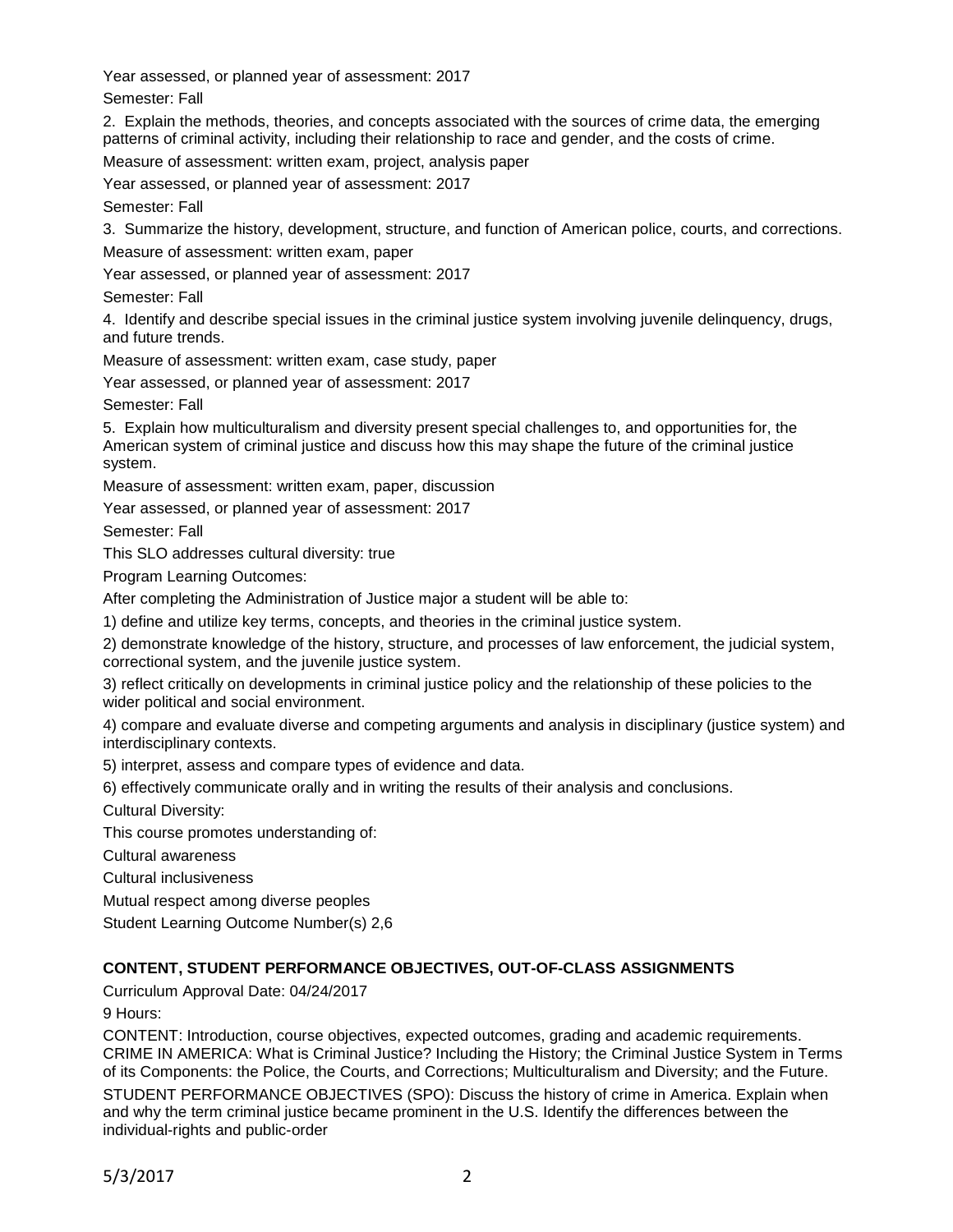perspectives. Explain the relationship of criminal justice to fundamental notions of fairness and to other wider notions of equity and morality. Explain the structure of the American criminal justice system in terms of its major components and the functions they serve. Describe the stages typical of American criminal justice case processing. Explain how criminal justice is both a system and a process. Explain the various models and perspectives of criminal justice. Explain the meaning of due process of law and identify where due process guarantees can be found in the American legal system. Explain evidence-based practice and describe the role of evidence-based research in contemporary criminal justice. Define the term multiculturalism and diversity and explain how they relate to the criminal justice system.

#### 6 Hours:

CONTENT: CRIME IN AMERICA: The Crime Picture. Including the Uniform Crime Report and the National Crime Victimization Survey Program. Race and the Criminal Justice System. Gender Issues in Criminal Justice. Exam.

SPO: Explain how crime is caused, measured, and defined. Identify the various sources of crime statistics and explain their strengths and weaknesses. Identify recent crime trends and patterns. Identify and explain the various theories associated with causes of crime and victimization, including their relationship to race and gender. Describe the history and nature of the FBI's UCR/NIBRS program and explain what it can tell us about crime in the United States today. Describe the history and nature of the National Crime Victimization Survey Program and explain what it can tell us about crime in the United States today. Identify significant differences between the UCR and the NCVS. Identify the special categories of crime discussed and explain why they are of contemporary significance, especially as they relate to race and gender.

#### 6 Hours:

CONTENT: CRIME IN AMERICA: Criminal Law. Including the history, types of law, crime, and criminal defenses. Exam.

SPO: Explain the nature and purpose of law. Explain the historical development of criminal law. Discuss the nature of the rule of law and describe its importance in Western democratic societies. Identify the various categories or types of law and explain the purpose of each. List and describe the five categories of crime. List and describe the eight general features of crime. Explain what is meant by the elements of a specific criminal offense. Discuss the four broad categories of criminal defenses that our legal system recognizes.

# 9 Hours:

CONTENT: POLICING: Purpose and Organization. Legal Aspects. Issues and Challenges. Including the history of policing, the relationship between the police and the court system, the police culture, the post-9/11 environment, racial profiling, and diversity in policing. Exam.

SPO: Explain the police mission in democratic societies. List and describe the three major levels of public law enforcement in the United States today. Discuss the various components of police administration; including management, chain of command, organization, and department structure. Identify the various historical stages of development in American policing and describe the characteristics of each stage. Describe community policing and explain how it differs from traditional forms of policing. Explain evidencebased policing and demonstrate the potential that it holds in the area of police management. Explain police discretion and identify some of the factors that influence a police officer's use of discretion. Identify legal restraints on police action and list instances of the abuse of police power. Explain how the Bill of Rights and democratically inspired legal restraints help protect personal freedoms in our society. Describe the circumstances under which police officers may properly conduct searches or seize property. Define arrest and describe how popular depictions of the arrest process may not be consistent with legal understandings of the term. Describe the intelligence function, including police interrogations, and explain the role of Miranda warnings. Identify the relationship between the police and the court system. Describe the police working personality, relating it to police subculture. List and describe different types of police corruption and discuss possible methods for building police integrity. Explain the dangers of police work and discuss what can be done to reduce those dangers. Describe the changed role of American police in the post-9/11 environment. Describe the civil liability issues associated with policing and identify common sources of civil suits against the police. Describe racial profiling and biased policing and explain why they have become significant issues in policing today. Describe the situations in which police officers are most likely to use force and provide some guidelines for determining when too much force has been used. Demonstrate why professionalism and ethics are important in policing today. Identify some of the issues related to ethnic and gender diversity in policing and suggest ways of addressing them. Describe the nature and extent of private protective services in the United States today and discuss what role you think they will play in the future. 9 Hours: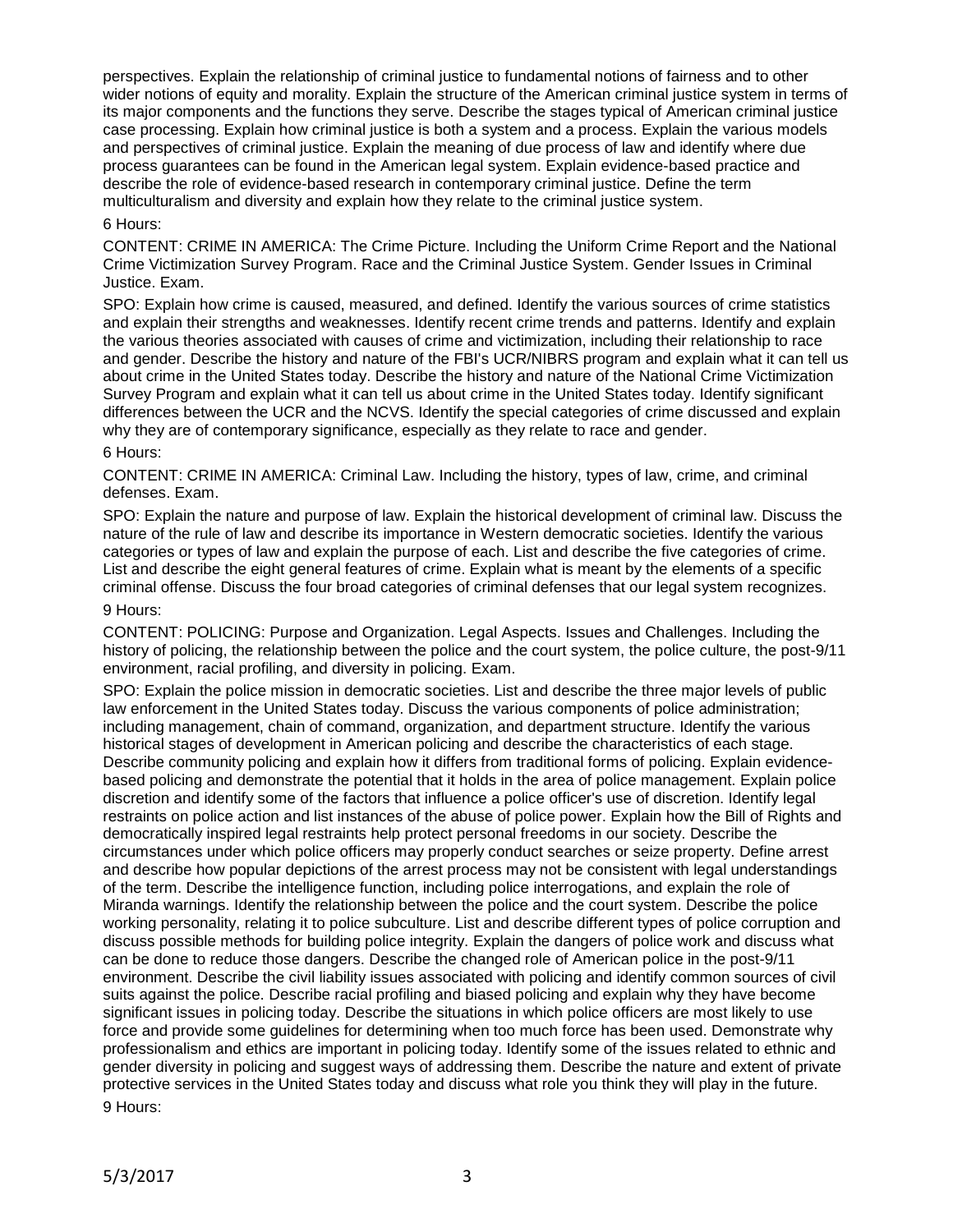CONTENT: ADJUDICATION: The Courts. The Courtroom Work Group and the Criminal Trial. Sentencing. Including the history, the court systems, and the philosophy and goals of criminal sentencing. Exam.

SPO: Describe the development of the American court system. Outline the structure of a typical state court system and describe the jurisdiction of various types of state and local courts. Identify the three levels of the federal judiciary and enumerate some of the differences between the state and federal court systems. Explain the typical steps taken during pretrial activities and list the key factors considered by judicial officers in assessing the risk associated with pretrial release. Identify and explain the roles of professional members of the courtroom work group. Identify and explain the roles of nonprofessional or non-judicial courtroom participants. Describe the nature and purpose of the criminal trial. Identify the various stages of a criminal trial. Describe the five goals of contemporary criminal sentencing. Describe the nature of indeterminate sentencing and explain its purpose. Describe the nature of structured sentencing and describe the different types of structured sentencing models in use today. Identify alternative sanctions and assess recent sentencing innovations. Describe the nature and importance of the presentence investigation report. Describe the history of victims' rights and services and discuss the growing role of the victim in criminal justice proceedings today. List four contemporary sentencing options. Outline the arguments for and against capital punishment.

#### 7.5 Hours:

CONTENT: CORRECTIONS: Probation, Parole, and Community Corrections. Prisons and Jails. Prison Life. Including the history, the nature of the job, the future, prison subcultures, and gender and ethnicity in state and federal prisons.

SPO: Explain the history, nature, and purposes of probation and of parole. Describe the advantages and disadvantages of probation and parole. Describe the legal environment surrounding the use of probation and parole and name the significant court cases. Explain the nature of the job of probation and parole officers. Explain what intermediate sanctions are and list the advantage of intermediate sanctions over more traditional forms of sentencing. Describe the likely future of probation and parole. Discuss the major characteristics and purposes of today's prisons. Explain the role that jails play in American corrections and discuss the issues that jail administrators currently face. Describe the role of private prisons today and assess their future. Describe the realities of prison life and prison subculture from the inmate's point of view. Illustrate the significant differences between men's prisons and women's prisons. Describe the realities of prison life from the corrections officer's point of view. Describe the causes of prison riots. Discuss the legal aspects of prisoners' rights and explain the consequences of precedent-setting U.S. Supreme Court cases in the area of prisoners' rights. Describe the major problems and issues that prisons face today. Discuss the relative proportions of ethnic groups in the nation's prison population.

## 4.5 Hours:

CONTENT: THE JUVENILE JUSTICE SYSTEM. Including the history, the law, the system, adjudication, and the future. Review for final.

SPO: Describe the history and evolution of the juvenile justice system in the Western world. Name the important U.S. Supreme Court decisions of relevance to juvenile justice and describe their impact on the handling of juveniles by the system. Explain the similarities and differences between the juvenile and adult justice systems. Identify possible future directions in juvenile justice.

2 Hours:

## **OUT OF CLASS ASSIGNMENTS:**

#### Required Outside Hours: 18

Assignment Description: OUT-OF-CLASS-ASSIGNMENTS: Review course requirements and expectations. Read textbook chapter and answer the review questions. Study for exam. Homework could include: an interview, written report, and class presentation about someone currently working in the field of criminal justice. Note: All written homework throughout the semester will follow the appropriate writing style practiced in the social sciences.

# Required Outside Hours: 12

Assignment Description: OUT-OF-CLASS-ASSIGNMENTS: Read textbook chapter and answer the review questions. Study for exam. Homework could include: locating an article in the local newspaper and applying the discussions based on the chapter readings. UCR Project - Find the FBI's Uniform Crime Report on the web and complete a chart tracking crimes for various cities for a two year span. Analyze these crime statistics and write a paper on what you think some of the reasons are for why one city might have a higher crime rate than another. Include an analysis of race and gender statistics.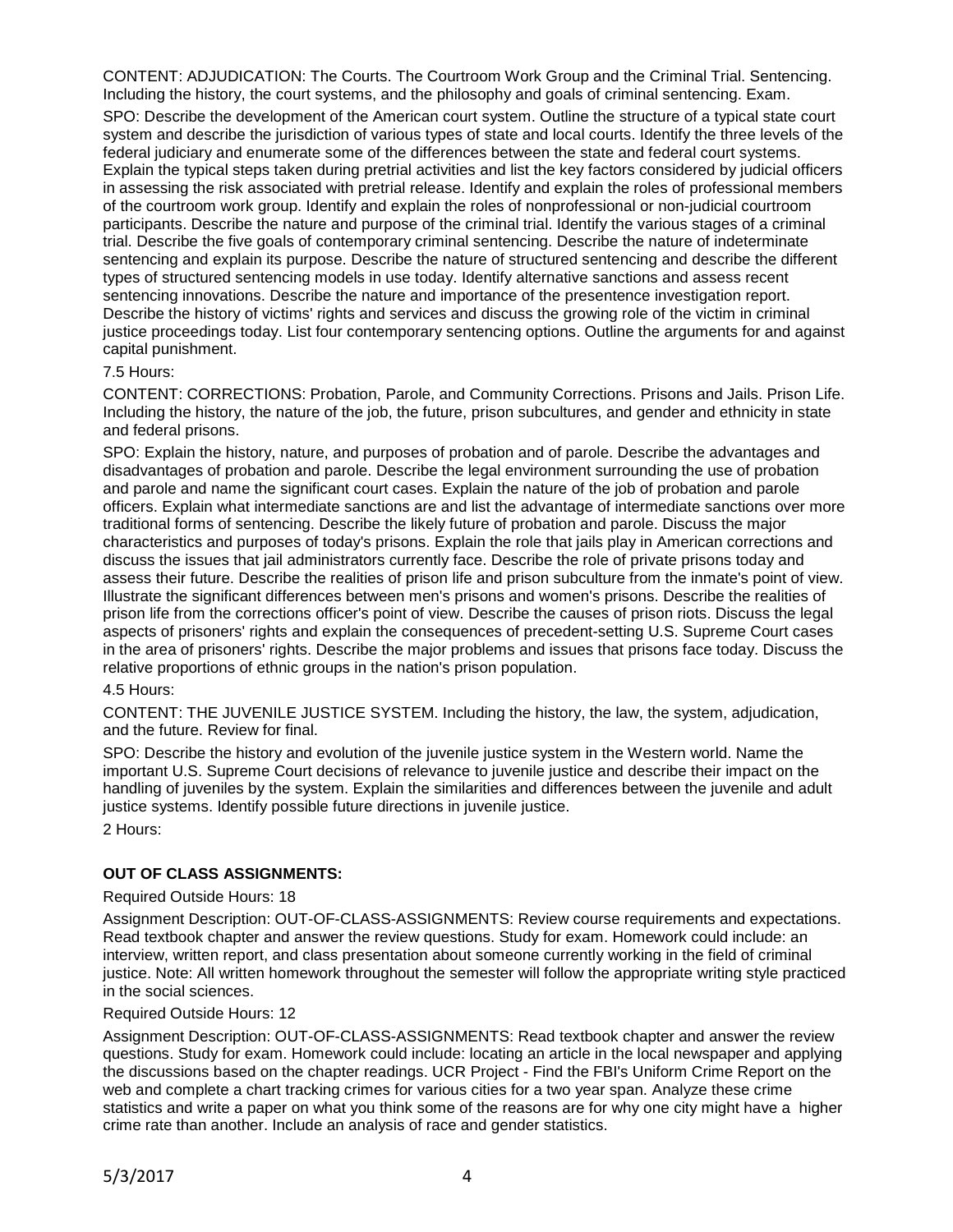#### Required Outside Hours: 12

Assignment Description: OUT-OF-CLASS-ASSIGNMENTS: Read textbook chapter and answer the review questions. Study for exam. Homework could include: research the insanity defense in the state of California and examine the laws of criminal procedure or precedent that they discover to determine whether the historical roots lie in the M'Naghten rule or in some other precedent.

## Required Outside Hours: 18

Assignment Description: OUT-OF-CLASS-ASSIGNMENTS: Read textbook chapters and answer the review questions for each chapter. Review material and study for exam. Homework could include: a paper and discussion on how the roles of federal, state, and municipal law enforcement agencies differ OR how community policing might alter the police subculture or help combat police corruption as well as crime OR analyze the case study of Chimel v. California which defines what officers may search, when they may search, and why they may search OR a paper and discussion on the elements of the police subculture and personality that might lead to problems for female officers OR create and administer a questionnaire designed to assess respondents' personal experience (if any) of racial profiling by the police OR a paper and discussion on are police departments today doing enough to attract qualified ethnic minorities.

#### Required Outside Hours: 18

Assignment Description: OUT-OF-CLASS-ASSIGNMENTS: Read textbook chapters and answer the review questions for each chapter. Review material and study for exam. Homework could include: a paper analyzing the U.S. Supreme Court's ideology and explaining how the daily activities of police officers, lowercourt functionaries, and prison administrators might be affected by the Court's changing makeup OR research the percentage of criminal cases resolved through the use of bargaining pleas, explain why this is a common practice, and discuss if this best serves the interests of the various parties involved OR interview a criminal court judge, prosecutor, or defense attorney and outline their responsibilities and discuss the adversarial process OR write a paper on how you would improve the adjudication process in criminal cases, including suggestions for streamlining the system, reducing delays, and increasing the quality of justice that results OR answer the question, do you prefer the indeterminate model or the structured model of criminal sentencing and why OR interview a victims' rights advocate and describe the issues represented by the victims' rights movement.

#### Required Outside Hours: 15

Assignment Description: OUT-OF-CLASS-ASSIGNMENTS: Read textbook chapters and answer the review questions for each chapter. Review material and study for final. Homework could include: visiting a local criminal court and observing the sentencing choices of individual judges OR write a paper discussing the merits of granting probation to violent offenders OR write a paper discussing home confinement as a sentencing option with built-in inequities, explain OR take a class tour of a local prison or a local jail and write a reflections paper on the experience OR write a paper analyzing the following data - women account for only 7% of all prisoners and African Americans make up approximately 38% of our nation's prison population; how do you account for the huge disparity between these figures and the percentages of women (about 52%) and African Americans (about 12%) in American society.

#### Required Outside Hours: 9

Assignment Description: OUT-OF-CLASS-ASSIGNMENTS: Read textbook chapter and answer the review questions. Study for final. Homework could include: write an opinion paper, based on research, on do you agree that the primary purpose of the juvenile justice system should be to help children rather than to punish them OR take a class tour of a juvenile facility and write a reflections paper.

## **METHODS OF INSTRUCTION:**

Lecture, power point, overhead projections, films and videos, class discussions, small group breakout sessions, guest speakers when available and appropriate, students research on the world wide web, in various published texts and periodicals, in the library, and optional field trips when available.

# **METHODS OF EVALUATION:**

Writing assignments Percent of total grade: 40.00 % Written homework Problem-solving assignments Percent of total grade: 20.00 %